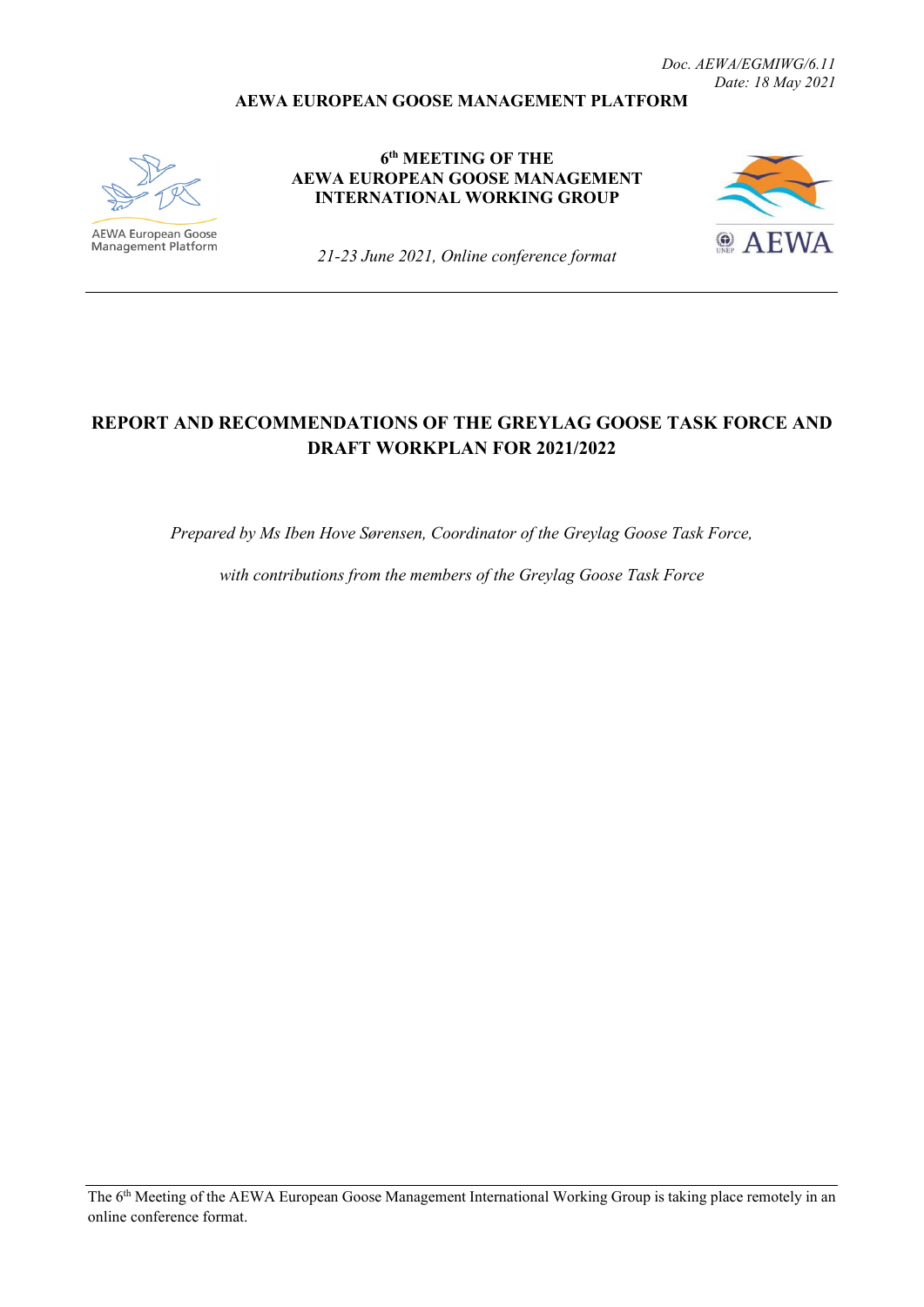### **Introduction**

As outlined in Rule 29 in the Modus Operandi adopted for the AEWA European Goose Management International Working Group (EGM IWG), the IWG may establish species Task Forces as necessary to deal with the preparation and coordination of decision papers and background documents for the EGM IWG as well as to deal with other specific tasks as requested by the IWG.

At the  $5<sup>th</sup>$  Meeting of the EGM IWG in June 2020, the Range States agreed on the establishment of an EGMP Task Force for the NW/SW European Population of the Greylag Goose (GG TF) and adopted its proposed Terms of Reference (Doc. AEWA/EGMIWG/5.15). The Secretariat was given the task to lead on the establishment of the GG TF and to identify a TF Coordinator.

The overall role of the GG TF is to assist the IWG in catalysing and coordinating the implementation of the AFMP workplan and monitoring activities related to the implementation of the AEWA International Single Species Management Plan for the Greylag Goose (NW/SW European Population). This document provides an overview of the work that has taken place since the establishment of the GG TF and the Task Force's recommendations and draft workplan for 2021/2022.

#### **1. Status of the Task Force Membership**

Presently, the GG TF has 22 members. Members represent seven Range States, five Observer Organisations, the Data Centre and the AEWA Secretariat. Two Range States are still to nominate official representatives in the GG TF but have agreed to provide the data necessary for the AFMP process.

Ms. Iben Hove Sørensen (DK) has been identified as Coordinator of the GG TF.

Details of the current membership of the GG TF is indicated in Annex 1 to this document. In line with the Terms of Reference, the nomination of additional members to the Task Force is at the discretion of the National Government Representative of each Range State, observer organisations and the Coordinator of the Task Force.

### **2. Meetings**

Since no funding has been specifically allocated for the work of the GG TF, communication and information exchange is conducted via email and online meetings.

The Task Force has held five meetings since EGM IWG5 in June 2020. These online meetings took place on 9 October and 27 November 2020 and 5 February, 16 March and 23 April 2021. The meeting on 5 February 2021 was held as a joint meeting with the Barnacle Goose TF (Russia/Germany & Netherlands Population). The 6<sup>th</sup> meeting is planned on 16 June 2021, just before the EGM IWG6.

### **3. Report of key activities and outcomes**

Main activities of the GG TF include establishing the Task Force and attending the online meetings described above. Task Force Members initially introduced themselves and - based on a presentation by Ingunn Tombre, Coordinator of the Agriculture Task Force - the general role of TF members was discussed.

During the meetings, TF Members have agreed on the AFMP actions relevant for the GG TF workplan and identified cross-cutting issues relevant for several of the EGMP Task Forces. Dealing with these issues will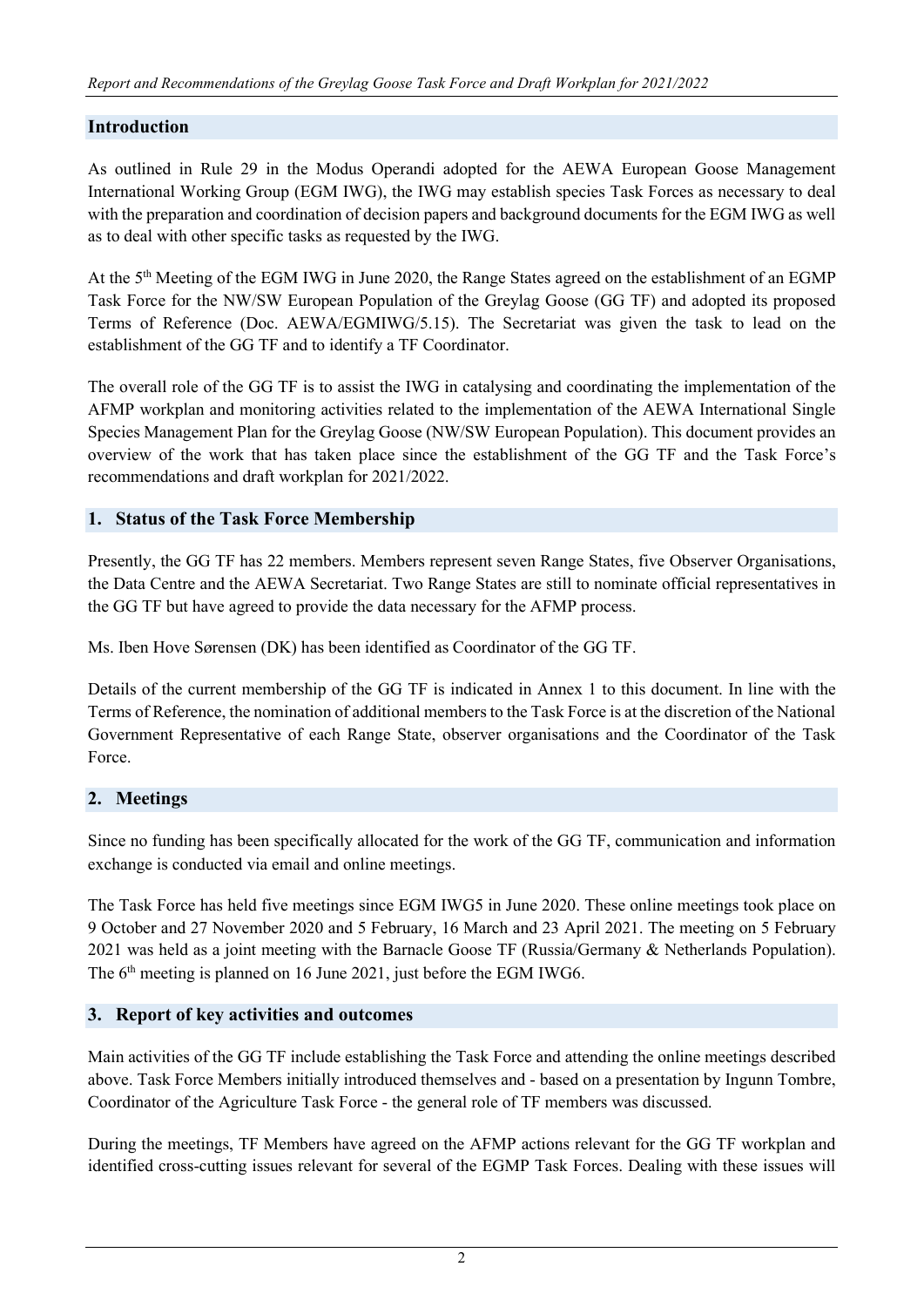generally benefit from an exchange of experiences and information between TF Members and Coordinators. A series of webinars have been tentatively planned to deal with some of these issues.

Between meetings, individual TF Members have provided input to the GG TF workplan as well as the national workplans for the implementation of the Greylag Goose ISSMP.

The GG TF Coordinator has been invited to participate in the meetings of the Fennoscandian Greylag Goose Initiative (see report from the Data Centre), and the GG TF has received regular updates from the work in this group.

The GG TF has also received regular updates from the Data Centre and discussed issues related to data availability, particularly in relation to the large uncertainties about current estimates of Greylag Goose population size and level of offtake.

Finally, the GG TF has contributed to the revision of the following documents submitted to EGM IWG6:

- Draft Adaptive Flyway Management Programme for the NW/SW Population of the Greylag Goose
- Draft Greylag Goose NW/SW European Population Status Report
- Draft Revised Process and Format for EGMP National Reporting

#### **4. Recommendations**

Based on meetings and discussions in the GG TF, the Task Force has identified the following issues and activities of essential priority and recommends (in order of priority) that:

- **All Range States strive to improve population counts and provide detailed data on present and historical offtake (including derogation) to facilitate the scientific guidance of the implementation of the ISSMP. More specifically, the GG TF recommends that Range States follow the general and specific recommendations brought forward by the Data Centre in the Greylag Goose NW/SW European Population Status Report (Doc. AEWA/EGMIWG/6.6).**
- **Relevant Range States explore ways of funding summer counts and GPS-tagging of breeding Greylag Geese to obtain a better understanding of the population size and movements of the Management Units (particularly MU1).**

Furthermore, the Task Force recommends the following regarding the GG TF's work:

- The GG TF continues to exchange general information and experiences with other species-specific Task Forces and liaises with the Agriculture Task Force, thus strengthening the relations between EGMP Task Forces and benefitting from the work already carried out on other species.
- Webinars on topics of general interest are arranged for all Task Force members and other relevant stakeholders.
- Use of the EGMP workspace is promoted and that all meeting notes are published there.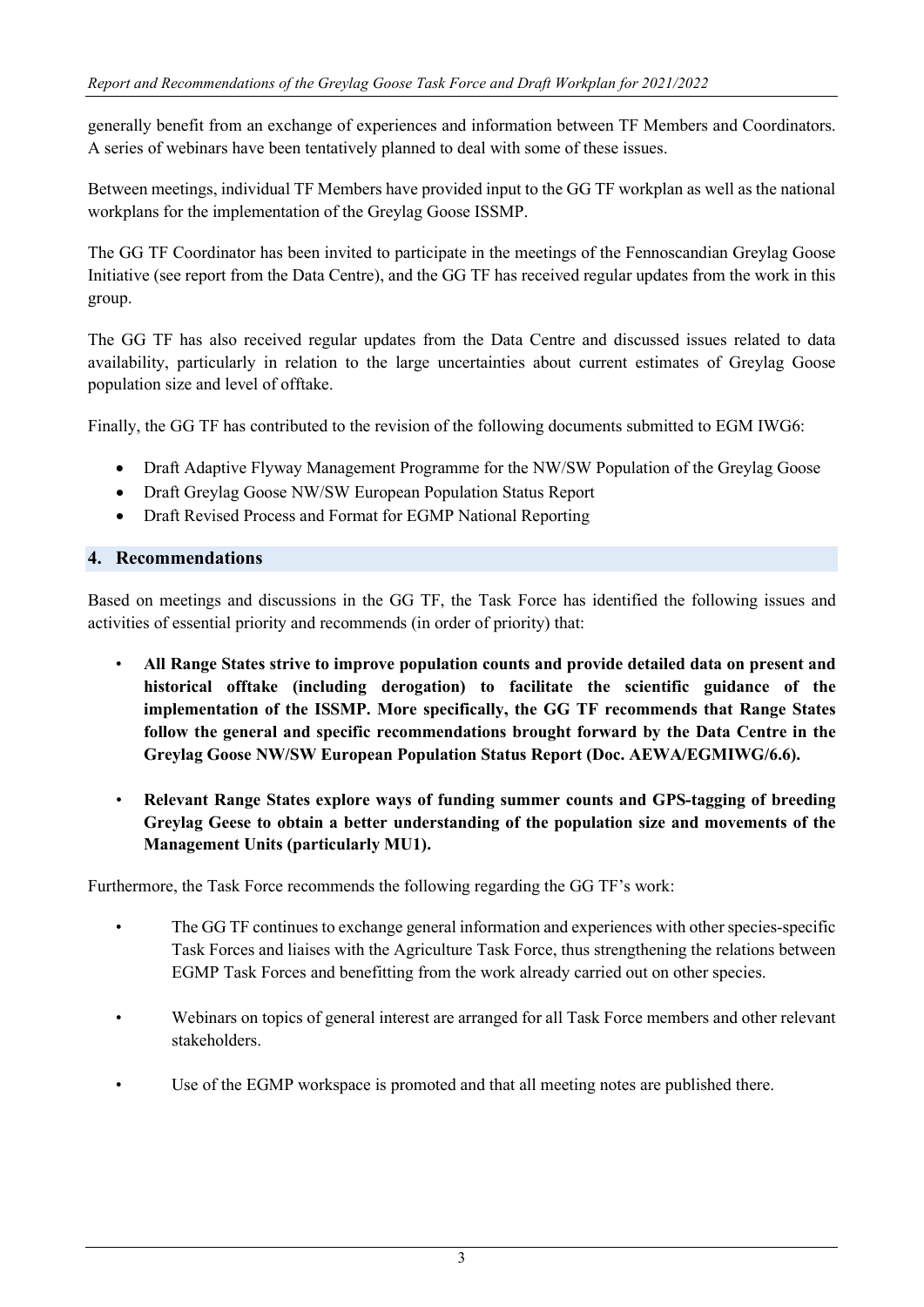# **5. Draft Workplan 2021/2022**

*Table 1. Greylag Goose Task Force Draft Workplan for 2021/2022*

| <b>Actions from the ISSMP</b>                                                                                                                                                                                                                                        | <b>Priority</b> | Timescale        | <b>Greylag Goose Task Force</b>                                                                                                                                                 |
|----------------------------------------------------------------------------------------------------------------------------------------------------------------------------------------------------------------------------------------------------------------------|-----------------|------------------|---------------------------------------------------------------------------------------------------------------------------------------------------------------------------------|
| 2.3 Apply scaring and land management techniques to reduce the<br>attractiveness of sensitive areas, monitoring the implications of such<br>local displacement for conflicts at wider scale[3]                                                                       | High            | Short / Rolling  | Sharing experience / Coordination with other TFs; included in webinars<br>planned for 2021.                                                                                     |
| 3.2 Establish an internationally coordinated programme to assess<br>agricultural damage including monitoring and assessment protocols                                                                                                                                | High            | Short            | Exchange information with the Agri TF; partly included in webinars<br>planned for 2021.                                                                                         |
| 3.3 Liaise with farmers affected by goose damages to reduce<br>agricultural conflicts                                                                                                                                                                                | High            | Short / Rolling  | Cross-cutting TFs, share information. Farmers' representatives will be<br>invited to webinars in 2021, and pdf-files of the presentations will be<br>distributed widely.        |
| 4.1 Establish hierarchical population targets at flyway, management<br>unit and national levels iteratively to ensure national targets are<br>consistent with the flyway targets and with legal requirements at all<br>levels                                        | Essential       | Short            | Have a discussion, recommendation for EGM IWG6/7                                                                                                                                |
| 4.2 Establish an internationally coordinated population management<br>programme (including both hunting and, if necessary, killing under<br>derogations) for the transboundary management units encompassing<br>monitoring, assessment and decision-making protocols | Essential       | Short            | Review reports produced by DC, as appropriate                                                                                                                                   |
| 4.3 Improve effectiveness of population control measures through<br>experimenting with different timing and methods and better<br>understanding the relative efficacy of lethal versus non-lethal scaring<br>techniques                                              | High            | Medium           | Exchange information and experience through webinar. Collate and<br>summarise results (possibly workshop, if time and resources allow -<br>cross-cutting with PFG and Agri TF)  |
| 4.4 Promote best practices of goose hunting including timing to<br>minimize damage and significant disturbance to other species                                                                                                                                      | Medium          | Medium / Rolling | Exchange information and experience through webinar. Collate and<br>summarise results (possibly workshop, if time and resources allow -<br>cross-cutting with PFG and Agri TF). |
| 4.5 Maintain low crippling rates                                                                                                                                                                                                                                     | High            | Medium / Rolling | Exchange information and experience with PFG TF. Investigate GG<br>crippling rates.                                                                                             |
| 4.6 Develop hunting techniques to further reduce crippling                                                                                                                                                                                                           | Medium          | Long / Rolling   | Exchange information and experience. Collate, summarise results<br>(possibly workshop, if time and resources allow - cross-cutting with<br>PFG and Agri TF)                     |
| A.1 Produce and update periodically spatially explicit population size<br>estimates based on agreed international monitoring                                                                                                                                         | Essential       | Short / Rolling  | Consultation                                                                                                                                                                    |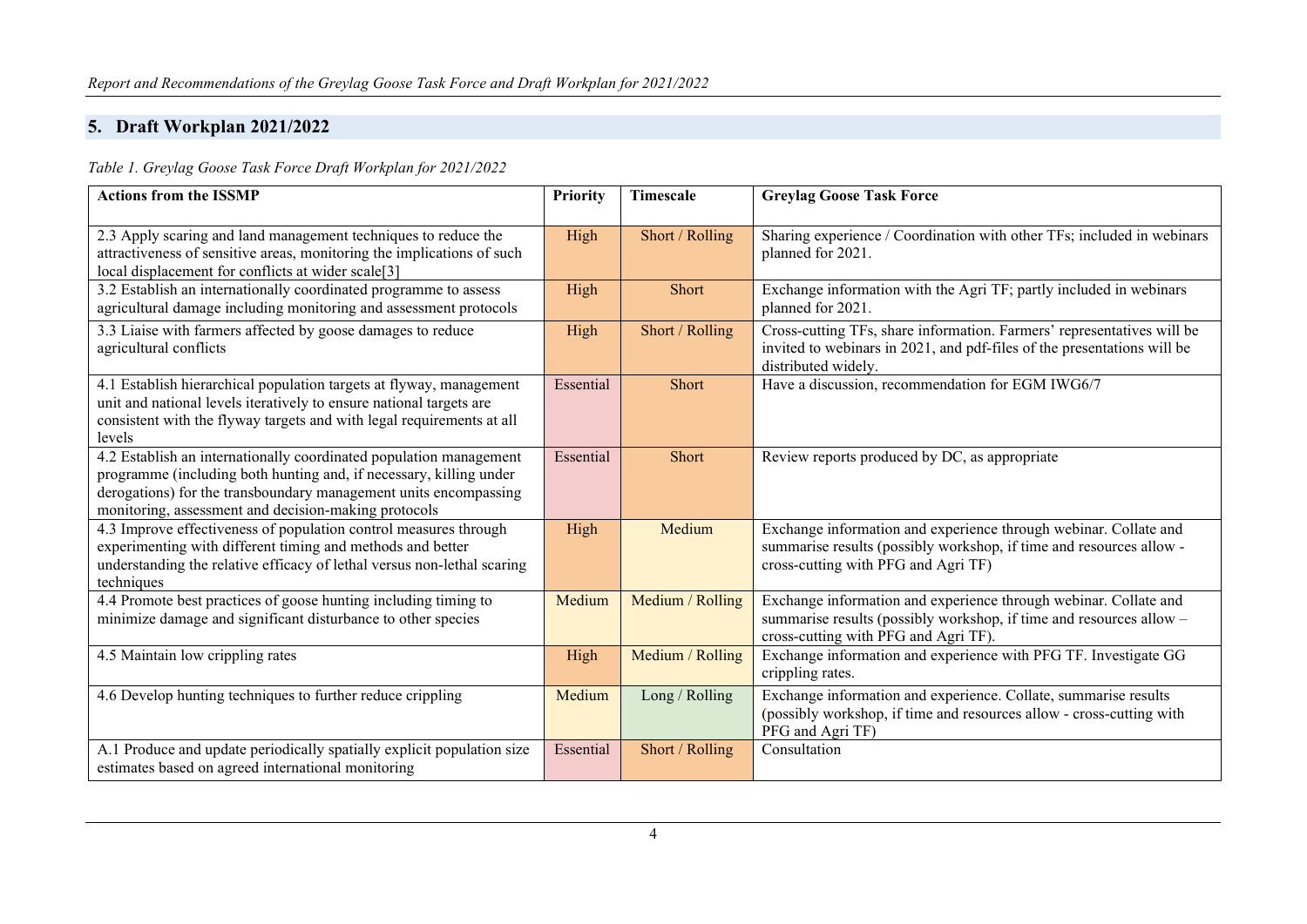| A.2 Maintain an annually updated bag statistics database including<br>geese harvested by any means                         | Essential | Ongoing / Rolling  | Consultation                                                                                                                                                                                                                                                                                                                                               |
|----------------------------------------------------------------------------------------------------------------------------|-----------|--------------------|------------------------------------------------------------------------------------------------------------------------------------------------------------------------------------------------------------------------------------------------------------------------------------------------------------------------------------------------------------|
| A.3 Maintain a spatially explicit database on goose damage to<br>agriculture, other flora and fauna and risk to air safety | Essential | Medium / $Rolling$ | Liaise with Agri TF. Some Range States already have relevant<br>databases or collated information (France, the Netherlands, Norway).                                                                                                                                                                                                                       |
| C.1 Develop and implement a communication strategy and plan                                                                | Medium    | Short / Rolling    | Produce scientific papers - outreach to wider community - then member<br>states can use the info to reach national stakeholders - improve and use<br>the EGMP website news section, publish results, content, scientific<br>results, outputs, not only announce meeting. Continue the outreach<br>activities already taking place in several Range States. |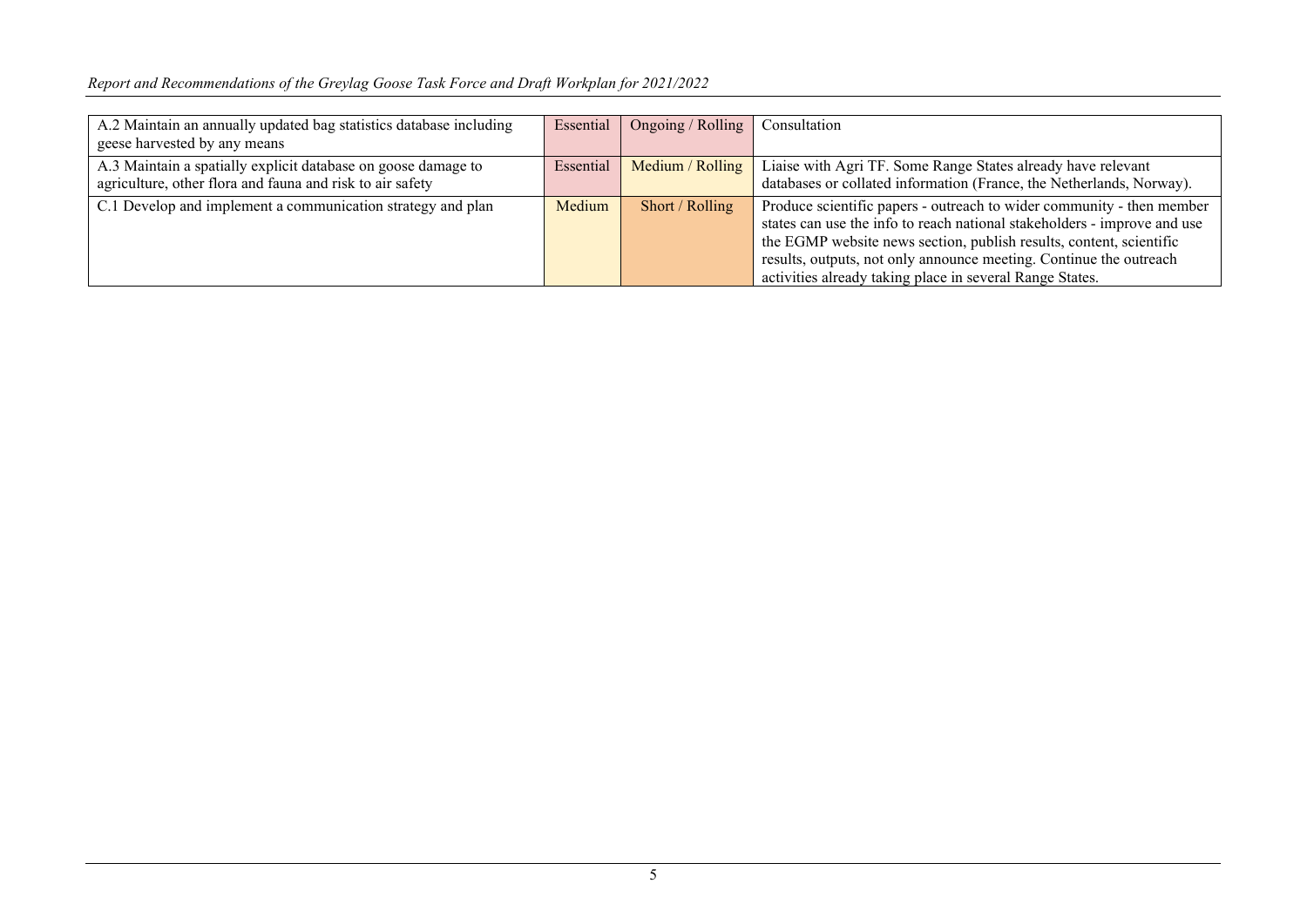| Country                                                                               | Representative                            | <b>Affiliation</b>                                                                                             |
|---------------------------------------------------------------------------------------|-------------------------------------------|----------------------------------------------------------------------------------------------------------------|
|                                                                                       | Mr Floris Verhaeghe                       | Nature and Forest Agency                                                                                       |
| Belgium                                                                               | Mr Koen Devos                             | Research institute for Nature & Forst (INBO)<br>Flemish government                                             |
| Denmark                                                                               | Mr Henning Heldbjerg                      | Aarhus University                                                                                              |
|                                                                                       | Mr Søren Egelund Rasmussen                | Danish Environmental Protection Agency                                                                         |
| Denmark/CIC -<br>International<br>Council for<br>Game and<br>Wildlife<br>Conservation | Ms Iben Hove Sørensen (TF<br>Coordinator) | Danish Hunters Association                                                                                     |
| Finland                                                                               | Mr Antti Piironen                         | University of Turku                                                                                            |
|                                                                                       | Mr Mikko Alhainen                         | Finnish Wildlife Agency                                                                                        |
| France                                                                                | Mr Léo Bacon                              | Direction de la Recherche et de l'Appui<br>Scientifique Office Français de la<br>Biodiversité La Tour du Valat |
|                                                                                       | Mr Charles-Henri de Barsac                | Ministère de la Transition Ecologique                                                                          |
|                                                                                       | Mr Matthieu Guillemain                    | Direction de la Recherche et de l'Appui<br>Scientifique Office Français de la<br>Biodiversité                  |
| Netherlands                                                                           | Ms Wilmar Remmelts                        | Ministry of Agriculture, Nature and Food<br>Quality                                                            |
|                                                                                       | Mr Kees Koffijberg                        | Sovon Vogelonderzoeck Nederland                                                                                |
| Norway                                                                                | Ms Ingunn Tombre                          | <b>NINA</b>                                                                                                    |
| Sweden                                                                                | Mr Per Risberg                            | Swedish Environmental Protection Agency                                                                        |
| <b>FACE</b>                                                                           | Mr Cy Griffin                             | Senior Conservation Manager                                                                                    |
| Nordic Hunters'<br>Alliance                                                           | Mr Roar Lundby                            | Consultant                                                                                                     |
| OMPO                                                                                  | Mr Thibaut Powolny                        | Project Manager                                                                                                |

## **Annex 1. Members of the Greylag Goose Task Force as of 30 April 2021**